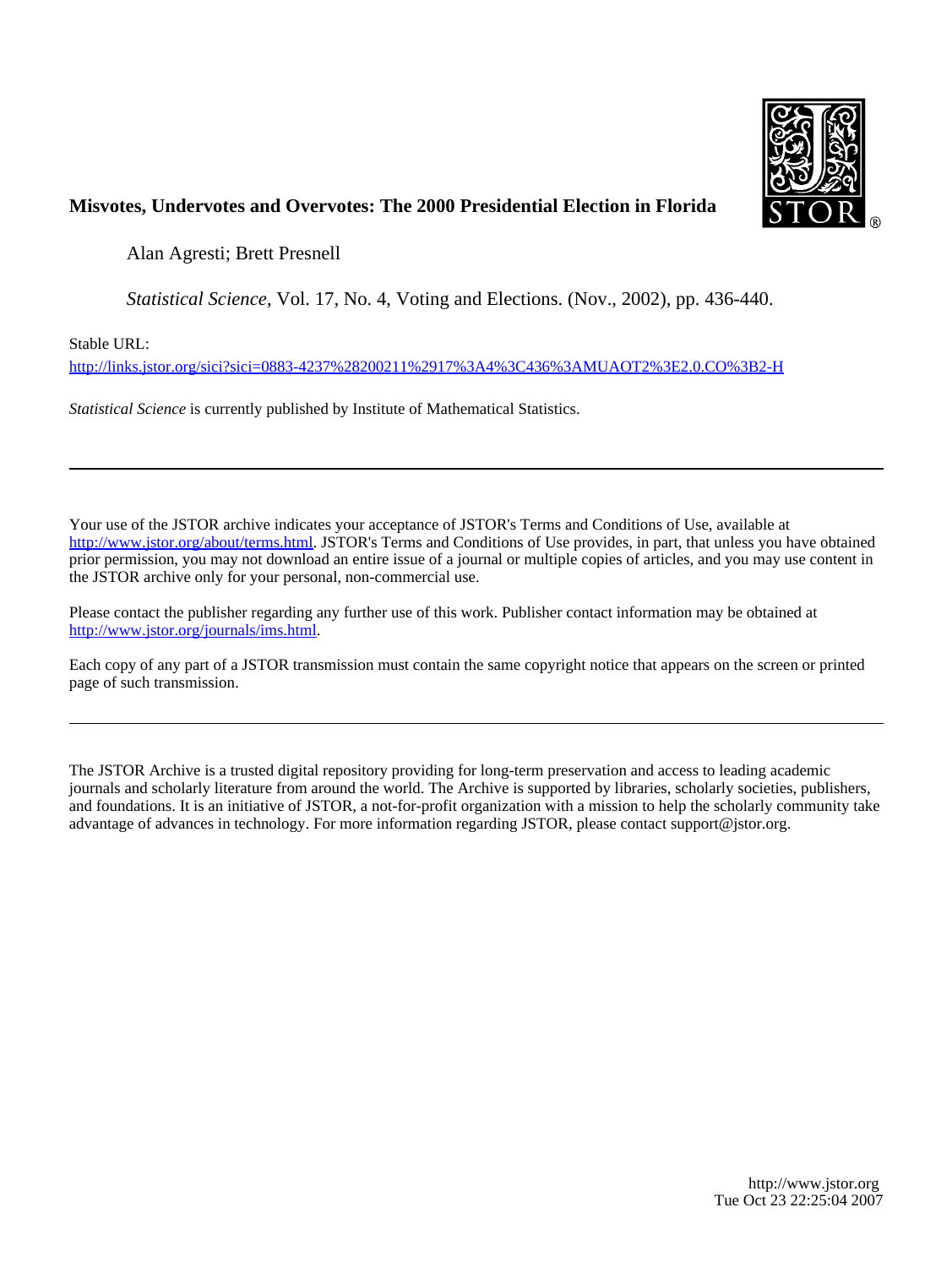# **Misvotes, Undervotes and Overvotes: The 2000 Presidential Election in Florida**

**Alan Agresti and Brett Presnell** 

*Abstract.* The 2000 presidential election was the most controversial U.S. election in recent history, mainly due to the disputed outcome of the election in Florida. Elsewhere in this issue, Richard Smith analyzes the high vote for Pat Buchanan in Palm Beach county. As background for his article, we summarize this and other voting-related issues that may have affected the outcome of the election in Florida, such as the undervote in counties that used a punch-card ballot and the overvote in counties that used multicolumn and multipage ballots.

*Key words and phrases:* Outlier, regression, ballot design.

# **1. INTRODUCTION**

The state of Florida played a key role in determining the outcome of the 2000 presidential election. Although A1 Gore won the nationwide popular vote by over 500,000 votes, he lost Florida by 537 votes. Florida's 25 electoral votes in turn gave George W. Bush a 4 vote (271 to 267) margin of victory in the Electoral College.

Several issues arose in the postelection controversy over the Florida vote. Just after election day, Palm Beach county's surprisingly strong vote for Pat Buchanan received considerable attention. This is the focus of Richard Smith's article in this issue. Our discussion below is intended to give readers a brief overview of this and other voting-related issues in that election. Besides the Buchanan vote, most prominent in the media was the undervote (e.g., "hanging chad") in counties that used a punch-card ballot. The high overvote rate associated with multicolumn and multipage ballots received less media attention, but may have been more important in determining the election's outcome. bverve<br>tipage<br>have b<br>Alan A

# **2. THE BUCHANAN VOTE IN PALM BEACH COUNTY**

In Palm Beach county, initial election returns reported 3,407 votes for the Reform party candidate, Pat Buchanan. Some people claimed these votes were largely intended for A1 Gore, but wrongly cast for Buchanan because of the design of the butterfly ballot (see Figure 1), which many voters apparently found confusing. This prompted several researchers to perform statistical analyses to study whether the Buchanan vote was higher than could be expected, given various vote totals in this and other elections, registration totals for various parties and demographic variables. Smith (2002) reviews some of these analyses and provides his own detailed analysis.

Figure 2 illustrates why skepticism arose over the Buchanan vote. In 1996 the Reform party candidate for President was Ross Perot. Figure 2 plots the countywide vote for Buchanan in 2000 against the countywide vote for Perot in 1996. Palm Beach county is a clear outlier. Smith (2002) points out that ordinary linear regression is not suitable for modeling such data and he discusses the use of transformations. An alternative approach is to model the countywide Buchanan votes as binomial responses, using logistic regression, for example. Severe overdispersion relative to the binomial model is to be expected, but this can be accommodated by using quasilikelihood methods or mixture models such as the beta binomial. However, for any reasonable model the message seems to remain

*Alan Agresti is Distinguished Professor in the Department of Statistics, University of Florida, Gainesville, Florida 3261 1-8545 (e-mail: aa@stat.uj.edu). Brett Presnell is Associate Professor in the Department of Statistics, University of Florida, Gainesville, Florida 32611-8.545 (e-mail: presnell @stat.uj.edu).*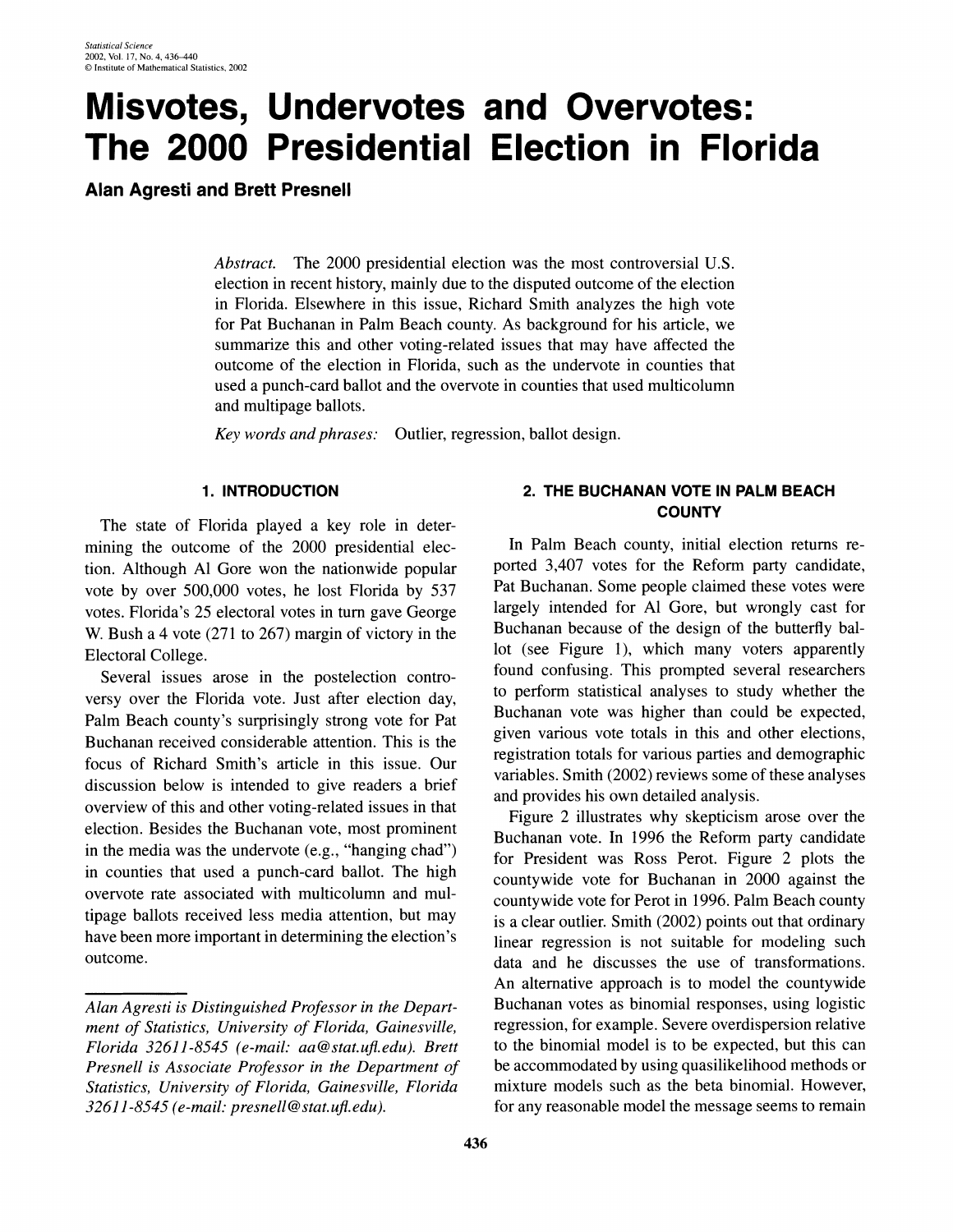## **MISVOTES, UNDERVOTES AND OVERVOTES 437**



**FIG. 1.** *The Palm Beach county buttefly ballot.* 

highly anomalous. Buchanan's proportion of the vote on election-day bal-

ported the contention that Buchanan may have re-<br>butterfly) ballots, yet the Buchanan proportion did not ceived many votes intended for Gore. For instance, differ appreciably between election-day and absentee

the same: the Buchanan vote in Palm Beach county was Wand et al. (2001) noted that in Palm Beach county, Besides statistical modeling, other analyses sup- lots was four times his proportion on absentee (non-



**FIG. 2.** *Total vote, by county, for Reform party candidates Buchanan in 2000 and Perot in 1996.*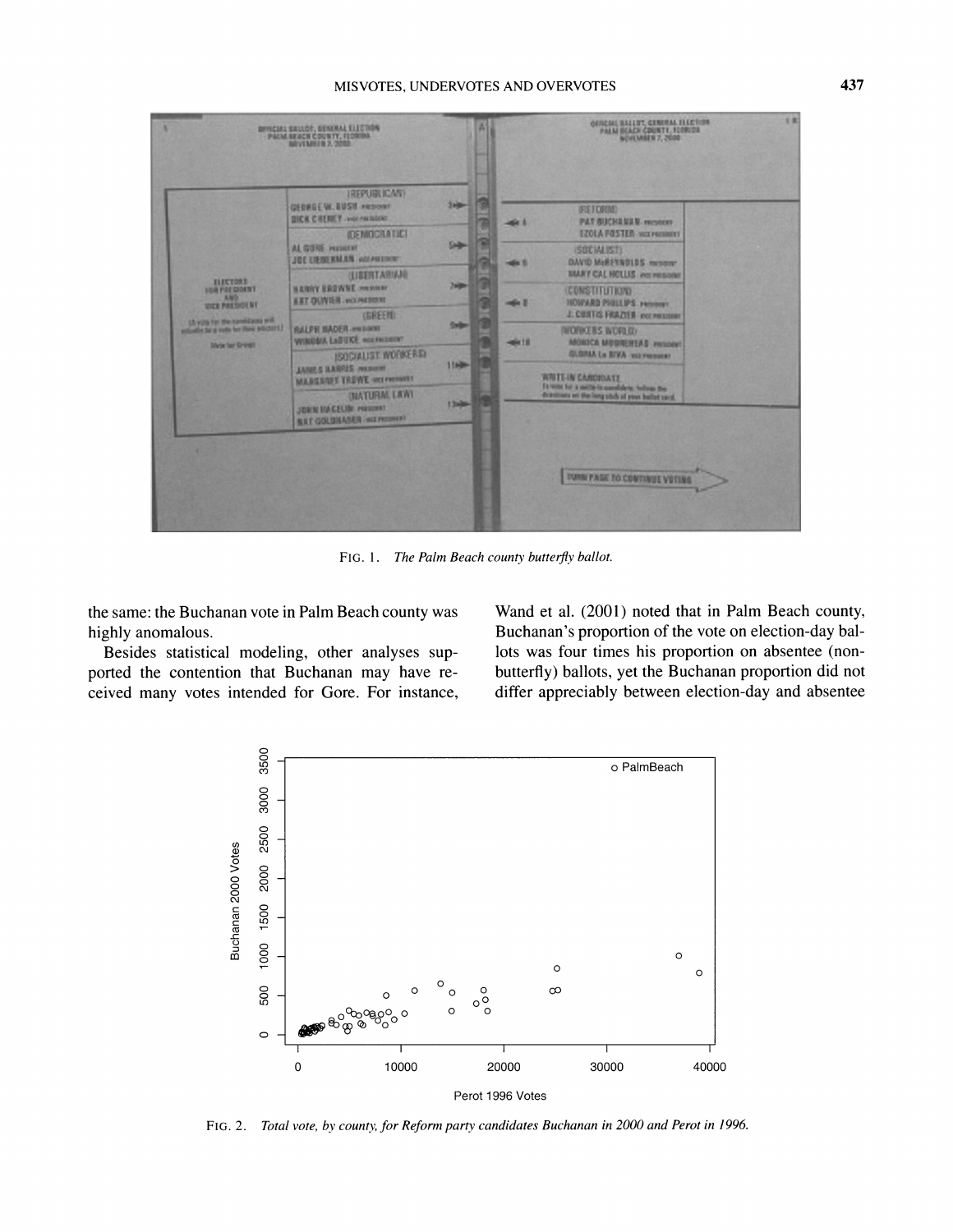ballots in any other Florida county. On the butterfly ballot, shown in Figure 1, Bush appeared first, followed by Buchanan, Gore and the Socialist party candidate, David McReynolds. If many who intended to vote for Gore had difficulty with this ballot, one would also expect an abnormally high vote for McReynolds. In fact, McReynolds received 302 votes in Palm Beach county, nearly half his statewide total of 622. Regression models predict a vote for him that is about 10% of his actual vote. The name on the ballot after the Socialist Party candidate was the Libertarian candidate, Harry Browne. The rest of Florida had 50 times as many Libertarian votes as Socialist votes, but in Palm Beach county there were only twice as many (Adams, 2001).

To reduce bias due to aggregation, statistical analyses should preferably use ballot-level or precinct-level rather than county-level data. See (Wand et al., 2001) for such analyses. Of course no statistical analysis can prove that Buchanan's Palm Beach county vote was mostly unintended, but the analyses by Smith (2002), Wand et al. (2001) and others suggest strongly that it was.

# **3. THE OVERVOTE IN PALM BEACH COUNTY**

Also noteworthy in Palm Beach county was a relatively high number of ballots (19,235, or 4.2%) disqualified as "overvotes"—voting for more than one Presidential candidate. *The Palm Beach Post* inspected these ballots and reported (March 11, 2001) that Gore appeared on 15,371 (80%), Buchanan on 8,689, McReynolds on 4,567, Browne on 4,218 and Bush on 3,751. Of these, 5,330 voted for Gore and Buchanan and 2,908 voted for Gore and McReynolds. In 1996, with a standard ballot, only 3,073 overvotes occurred. This story also investigated associations with other votes on the ballot. For instance, 83% of the Gore-Buchanan overvote ballots had votes for Democrat Bill Nelson for U.S. Senator; Nelson received 62% of the vote countywide.

The evidence about the overvotes and the regression analyses of the Buchanan legal vote suggest that the butterfly ballot design is likely to have cost Gore a substantial number of votes in Palm Beach county. Given the small margin of victory statewide for Bush (537 votes), it is plausible that the ballot design cost Gore the election.

### **4. HIGHER UNDERVOTE FOR PUNCH-CARD BALLOTS**

Miscast votes and overvotes cannot be counted as legal votes. Thus, the legal case brought by the Gore

campaign in the weeks after the election focused on the undervote (ballots reported as not showing a preference for President). In contesting the state-certified count, the Gore legal team claimed that punch-card ballots caused a relatively high undervote in the counties for which it requested recounts. The undervote rate was 0.3% in counties using ballots with optical scanning, but 1.5% in counties using the punch-card ballot; in the key county of Palm Beach, it was 2.2%.

The United States Supreme Court eventually blocked a manual recount of votes ordered by the Florida Supreme Court on the basis of the Gore appeal. However, a major study by the National Opinion Research Center (NORC) at the University of Chicago analyzed the rejected ballots. Their Florida Ballots Project has developed computer data bases based on detailed inspections of the 175,010 rejected ballots from all 6,000 Florida precincts. *The New York Times*  reported (November 12, 2001) that the winner of the recounted election would have varied according to the standard used to determine voter intent, but that in every scenario the margin was narrower than Bush's final 537 vote lead. As of this writing, the web pages of *The New York Times* provide an interactive feature (http://www.nytimes.com/images/2001/11/ 12/politics/recount/) that uses the NORC data to compute the Florida vote that would have resulted from a recount under various standards for determining voter intent.

#### **5. OVERVOTES AND BALLOT DESIGN**

Palm Beach was not the only county with a serious overvote problem. For instance, the overvote in Duval county was 7.5%, a total of 21,942 ballots. The Duval county ballot had candidates for President on two pages. *The New York Times* (November 18, 2000) reported that more than 20% of the ballots in predominantly African-American precincts of Duval county were tossed out. The overvote was 11.6% in Gadsden county, the Florida county with the highest percentage of African-Americans.

An analysis, published by *The Miami Herald* and several other newspapers (May 11, 2001), reviewed 111,000 overvotes and 61,000 undervotes in Florida. Of the overvotes, Gore was marked on 84,197 ballots and Bush on  $37,731$ . Voter intent was clear on only  $3\%$ of these ballots (e.g., on some ballots voters had both voted for Gore and written his name on the write-in line). These overvotes, if counted, would have yielded a net of 682 more votes for Gore than Bush.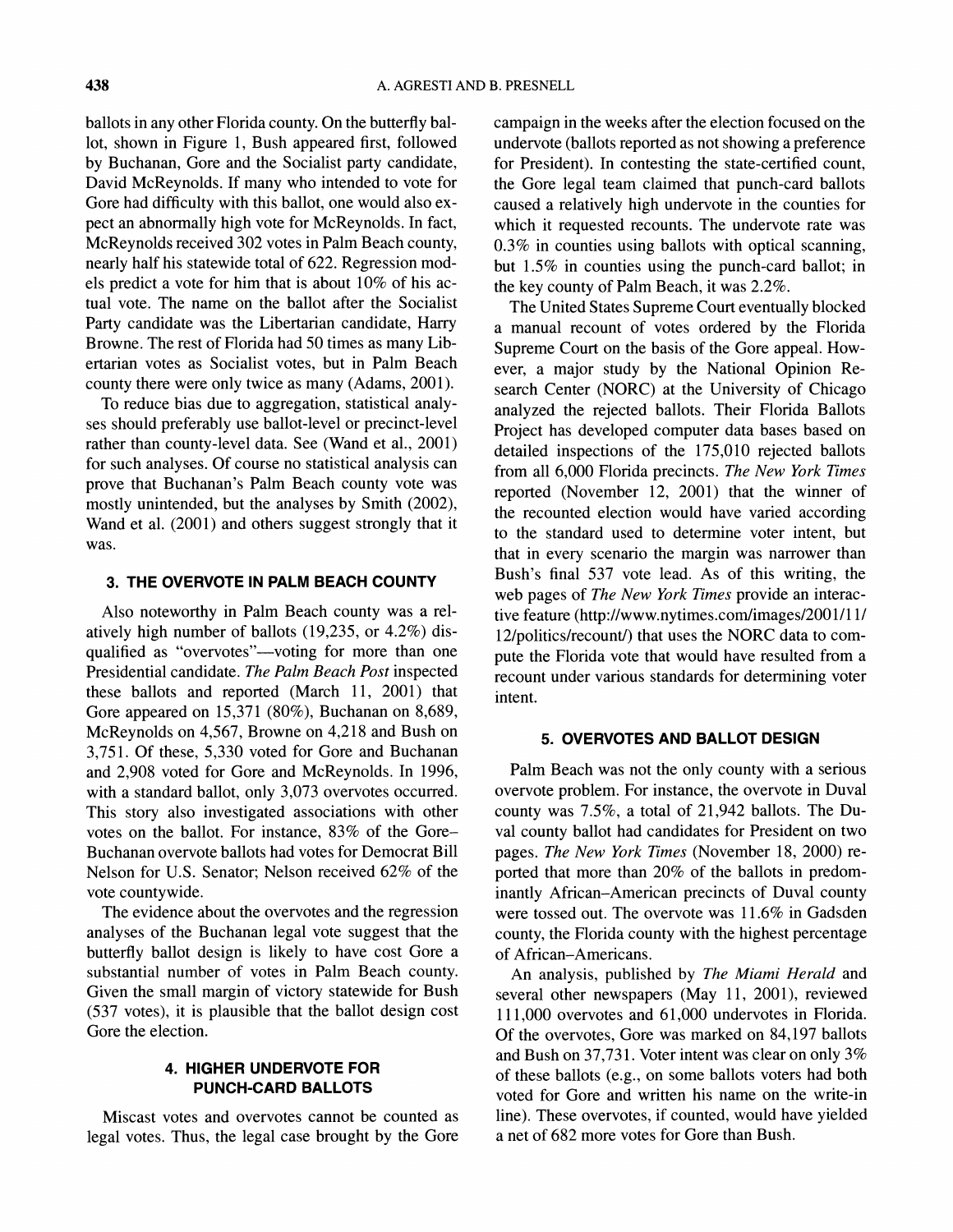

**FIG. 3.** *Overvote percentages for 65 Florida counties. Union county, which used a hand ballot, and Martin county, which used a lever operated voting machine, are not shown.* 

The voting machinery that produced undervotes received considerable attention in the days following the election, but there were nearly twice as many overvotes as undervotes in Florida. The NORC study found that ballot design was critically important, regardless of the technology used. The overvote rate was five times as high in the 18 counties that used a two-column ballot as in those that used a one-column ballot. Figure 3 illustrates this, showing the overvote percentages for 65 Florida counties broken down according to number of columns on the ballot and the ballot typeoptical scanning, Votomatic (where voters manually punch out chads) and Datavote (the voter presses a lever that punches out the chad mechanically). Clearly the effect of poor ballot design on the overvote rate was as strong in counties using an optically scanned ballot as in those using a punch-card ballot, so that upgrading voting technology alone will not solve this problem.

#### **6. ERRORS IN PURGE LISTS**

Ballot and voting machine problems were not the only things that prevented Floridians from registering their intended vote in the 2000 election. Many were purged from voter rolls and turned away from the polls after being incorrectly identified as felons on lists provided by the state to county elections supervisors. These errors have primarily been attributed to overly broad matching criteria used by the state to construct the lists.

The reported data on the lists are somewhat contradictory. According to a story in *The Palm Beach Post*  (May 27, 2001), elections supervisors in 20 counties were so skeptical of the lists' accuracy that they ignored them altogether. It was widely reported in the press that roughly 2,900 voters previously convicted of felonies, but with their legal right restored, were nevertheless purged from voter rolls *(The Washington Post, June 10, 2001). These lists also figured promi-*